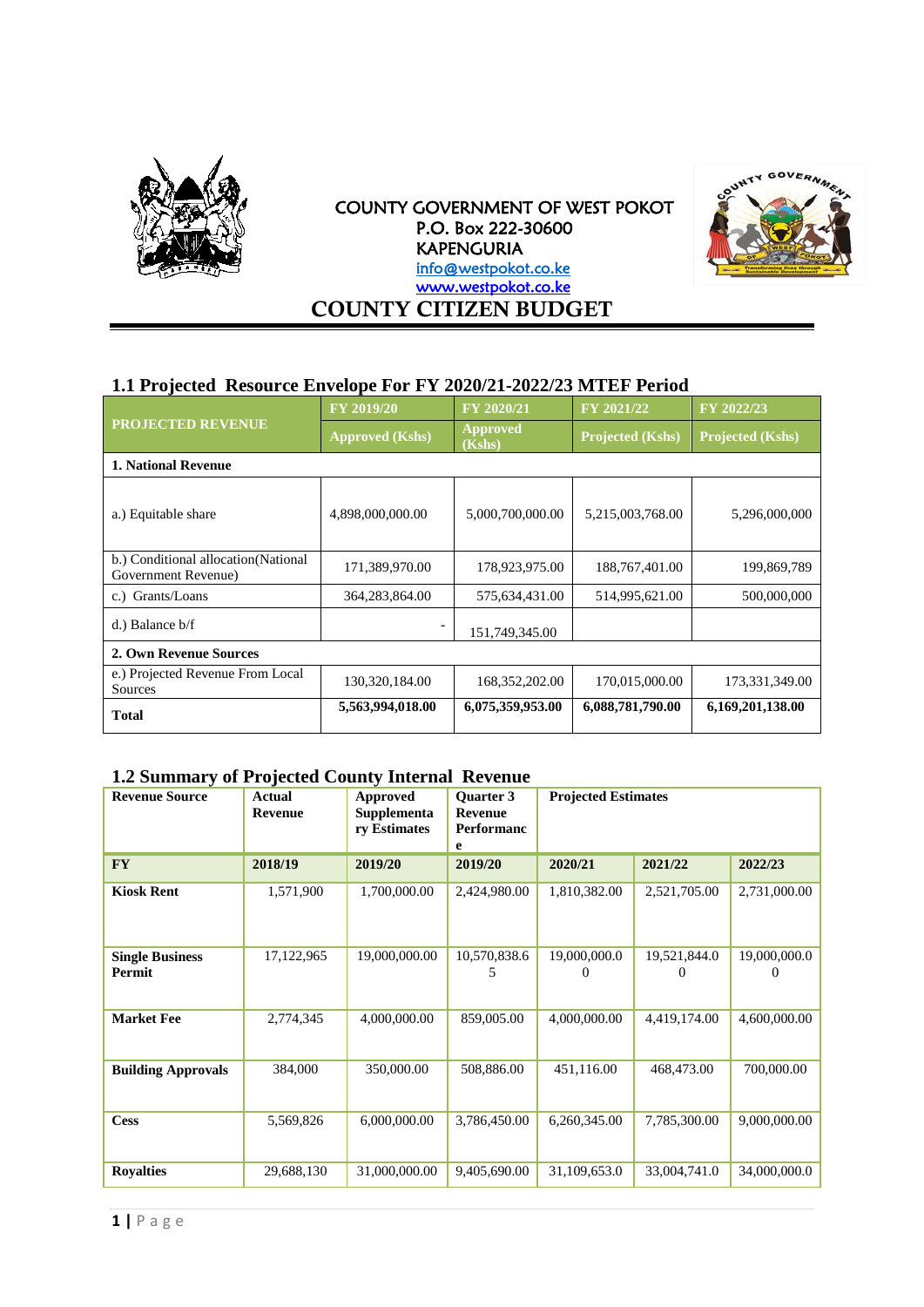|                                           |              |                          |                | $\boldsymbol{0}$ | $\boldsymbol{0}$ | $\mathbf{0}$      |
|-------------------------------------------|--------------|--------------------------|----------------|------------------|------------------|-------------------|
| <b>Stock Cess/slaughter</b>               | 5,671,770    | 7,000,000.00             | 2,571,100.00   | 7,000,000.00     | 7,776,420.00     | 8,978,903.00      |
|                                           |              |                          |                |                  |                  |                   |
|                                           |              |                          |                |                  |                  |                   |
| <b>House Rent</b>                         | 1,029,307.35 | 2,000,000.00             | 1,651,390.80   | 2,083,664.00     | 2,770,436.00     | 2,000,000.00      |
|                                           |              |                          |                |                  |                  |                   |
| <b>Advertising</b>                        | 578,670      | 306,990.00               | 648,400.00     | 857,487.00       | 969,882.00       | 1,100,000.00      |
|                                           |              |                          |                |                  |                  |                   |
| <b>Parking Fee</b>                        | 801,320      | 1,800,000.00             | 404,355.00     | 1,308,132.00     | 1,882,734.00     | 2,178,000.00      |
|                                           |              |                          |                |                  |                  |                   |
| <b>Bus Park and</b>                       | 3,753,020    | 5,823,093.00             | 1,569,325.00   | 5,950,000.00     | 6,550,278.00     | 7,000,000.00      |
| Motorcycle                                |              |                          |                |                  |                  |                   |
|                                           |              |                          |                |                  |                  |                   |
|                                           |              |                          |                |                  |                  |                   |
| Renewals/Applicatio<br>ns                 | 1,359,230    | 1,613,210.00             | 533,900.00     | 1,704,410.00     | 2,579,821.00     | 2,650,900.00      |
|                                           |              |                          |                |                  |                  |                   |
| <b>Liquor Licensing</b>                   | 150,000      | 200,000.00               | 254,980.00     | 500,000.00       | 1,250,000.00     | 1,500,000.00      |
|                                           |              |                          |                |                  |                  |                   |
|                                           |              |                          |                |                  |                  |                   |
| <b>Agriculture</b>                        | 2,791,473.25 | $\overline{\phantom{a}}$ | $\overline{a}$ | 919,861.00       | 1,214,217.00     | 1,400,000.00      |
| Other fees and                            | 10,735,012   | 11,404,936.00            | 13,417,741.6   | 2,255,431.00     | 10,400,000.0     | 10,600,000.0      |
| charges (public                           |              |                          | $\Omega$       |                  | $\overline{0}$   | $\Omega$          |
| toilet, honey, hides<br>& skin, firewood, |              |                          |                |                  |                  |                   |
| tarmarind aloevera,                       |              |                          |                |                  |                  |                   |
| fish, scrapmetal,<br>penalties,)          |              |                          |                |                  |                  |                   |
| <b>Health</b> (cost sharing               | 25,186,555   | 29,000,000.00            | 28,408,500.0   |                  |                  |                   |
| and public health)                        |              |                          | $\Omega$       |                  |                  |                   |
| Lands(Plot/Land                           | 7,034,995    | 7,075,955.00             | 190,000.00     | 8,191,021.00     | 10,400,147.0     | 10,600,000.0<br>0 |
| <b>Rates</b> )                            |              |                          |                |                  | $\mathbf 0$      |                   |
| Livestock/Permits                         | 393,520      | 646,000.00               | 267,270.00     | 700,700.00       | 1,575,304.00     | 1,305,450.00      |
|                                           |              |                          |                |                  |                  |                   |
| Appropriation in                          |              | 20,000,000.00            |                | 72,800,000.0     | 33,124,524.0     | 34,001,637.0      |
| Aid(FIF-Health)                           |              |                          |                | $\mathbf{0}$     | $\mathbf{0}$     | $\Omega$          |
|                                           |              |                          |                |                  |                  |                   |
|                                           |              |                          |                |                  |                  |                   |
|                                           |              |                          |                |                  |                  |                   |
| Receipt from admin.                       |              |                          | 35,000.00      | 50,000.00        |                  |                   |
| fees and charges                          |              |                          |                |                  |                  |                   |
|                                           |              |                          |                |                  |                  |                   |
|                                           |              |                          |                |                  |                  |                   |
| <b>Public Health</b>                      | 907,230      |                          |                | $\overline{a}$   |                  |                   |
| <b>Facilities Fee</b>                     |              |                          |                |                  |                  |                   |
|                                           |              |                          |                |                  |                  |                   |
|                                           |              |                          |                |                  |                  |                   |
| <b>Forest Products</b>                    | 1,326,170.00 | 1,400,000.00             | 466,450.00     | 1,400,000.00     | 1,800,000.00     | 2,000,000.00      |
| Fees                                      |              |                          |                |                  |                  |                   |
|                                           |              |                          |                |                  |                  |                   |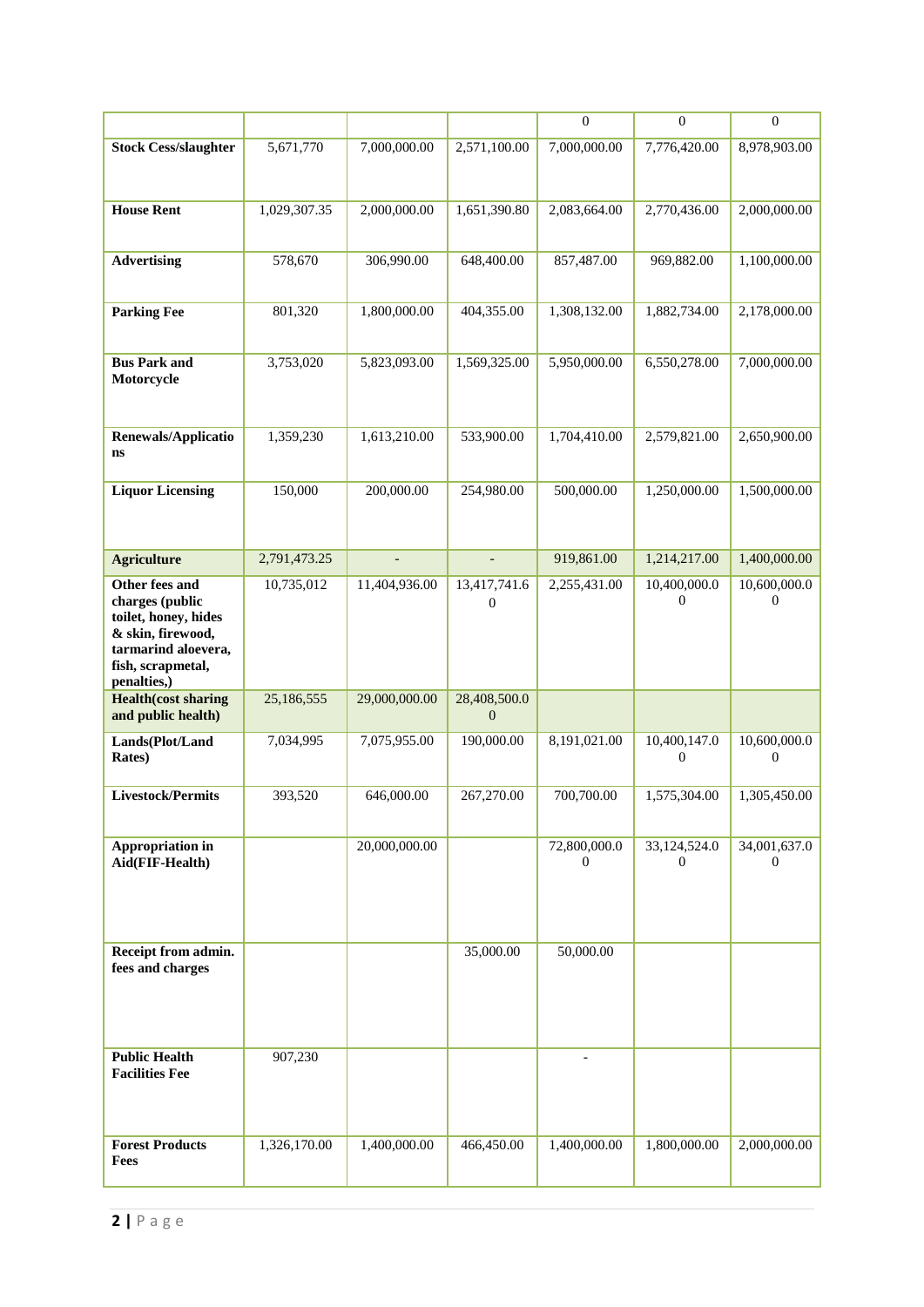| <b>Grand Totals</b> | 118,829,439 |  | $150,320,184$   $77,974,262,0$   $168,352,202$ .   $150,015,000$ .   $155,345,890$ |    |  |
|---------------------|-------------|--|------------------------------------------------------------------------------------|----|--|
|                     |             |  | 00                                                                                 | 00 |  |

# 1.3 Where are some of your taxes going?

|                                | (i) Increase access, retention and completion levels in pre-primary education,            |
|--------------------------------|-------------------------------------------------------------------------------------------|
|                                | primary, secondary and post-secondary education by at least 75 percent by 2022;           |
|                                | (ii) Support value addition and contribute the manufacturing sector's share to GDP to     |
|                                | 15 percent by 2022. This will accelerate economic growth, create jobs and reduce          |
|                                | poverty;                                                                                  |
|                                | (iii) Focus on initiatives that guarantee food security and nutrition to all residents by |
|                                | through expansion of food production and supply, reduction of food prices<br>2022         |
|                                | to ensure affordability and support value addition in the food processing value chain;    |
|                                | (iv) Ensuring equity in all socio-economic opportunities and protection of                |
|                                | marginalized groups;                                                                      |
| Priority Areas for FY2020/2021 |                                                                                           |
|                                | (v) Support provision of Universal Health Coverage thereby guaranteeing quality and       |
|                                | affordable healthcare to all County residents.                                            |
|                                |                                                                                           |
|                                |                                                                                           |

# **1.4 Summary of Expenditure Allocation by Vote**

| <b>VOTE/DEPARTMENT</b>                                            | <b>APPROVED</b><br><b>RECURRENT</b><br><b>ESTIMATES</b> | <b>APPROVED</b><br><b>DEVELOPMENT</b><br><b>ESTIMATES</b> | <b>TOTAL FY 2020/2021</b><br><b>APPROVED</b><br><b>ESTIMATES</b> | $\frac{0}{0}$ |
|-------------------------------------------------------------------|---------------------------------------------------------|-----------------------------------------------------------|------------------------------------------------------------------|---------------|
| <b>County Executive</b>                                           | 413,273,626.23                                          | 65,000,000.00                                             | 478,273,626.23                                                   | 7.87          |
| Finance and Economic Planning                                     | 280,674,647.67                                          | 5,000,000.00                                              | 285, 674, 647. 67                                                | 4.70          |
| Public Works, Transport and<br>Infrastructure                     | 71,934,848.00                                           | 249,545,597.00                                            | 321,480,445.00                                                   | 5.29          |
| Health, Sanitation and Emergency<br>Services                      | 1,492,980,606.36                                        | 257,152,294.00                                            | 1,750,132,900.36                                                 | 28.81         |
| <b>Education and Technical Training</b>                           | 517,370,715.24                                          | 240,649,788.00                                            | 758,020,503.24                                                   | 12.48         |
| Agriculture and Irrigation                                        | 107,602,965.60                                          | 371,800,420.00                                            | 479,403,385.60                                                   | 7.89          |
| <b>Pastoral Economy</b>                                           | 99,875,176.00                                           | 127,524,205.00                                            | 227,399,381.00                                                   | 3.74          |
| Trade, Industrialization and Cooperative<br>Development           | 130, 138, 478. 40                                       | 163,443,630.00                                            | 293,582,108.40                                                   | 4.83          |
| Lands, Housing, Physical Planning and<br><b>Urban Development</b> | 100,869,639.00                                          | 94,200,000.00                                             | 195,069,639.00                                                   | 3.21          |
| Water, Environment and Natural<br>Resources                       | 67,826,371.20                                           | 190,052,437.00                                            | 257,878,808.20                                                   | 4.24          |
| Youths, Sports, Tourism, Gender and<br>Social Services.           | 57,026,492.26                                           | 15,200,000.00                                             | 72,226,492.26                                                    | 1.19          |
| <b>West Pokot County Assembly</b>                                 | 584,300,000.00                                          | 90,000,000.00                                             | 674,300,000.00                                                   | 11.10         |
| Public Service, ICT and Decentralized<br>Units                    | 195,770,568.04                                          | 50,000,000.00                                             | 245,770,568.04                                                   | 4.05          |
| Special Programmes and Directorates                               | 36,147,448.00                                           |                                                           | 36,147,448.00                                                    | 0.59          |
| <b>Total</b>                                                      | 4,155,791,582.00                                        | 1,919,568,371.00                                          | 6,075,359,953.00                                                 | 100.0         |
| $\%$                                                              | 68.40                                                   | 31.60                                                     |                                                                  |               |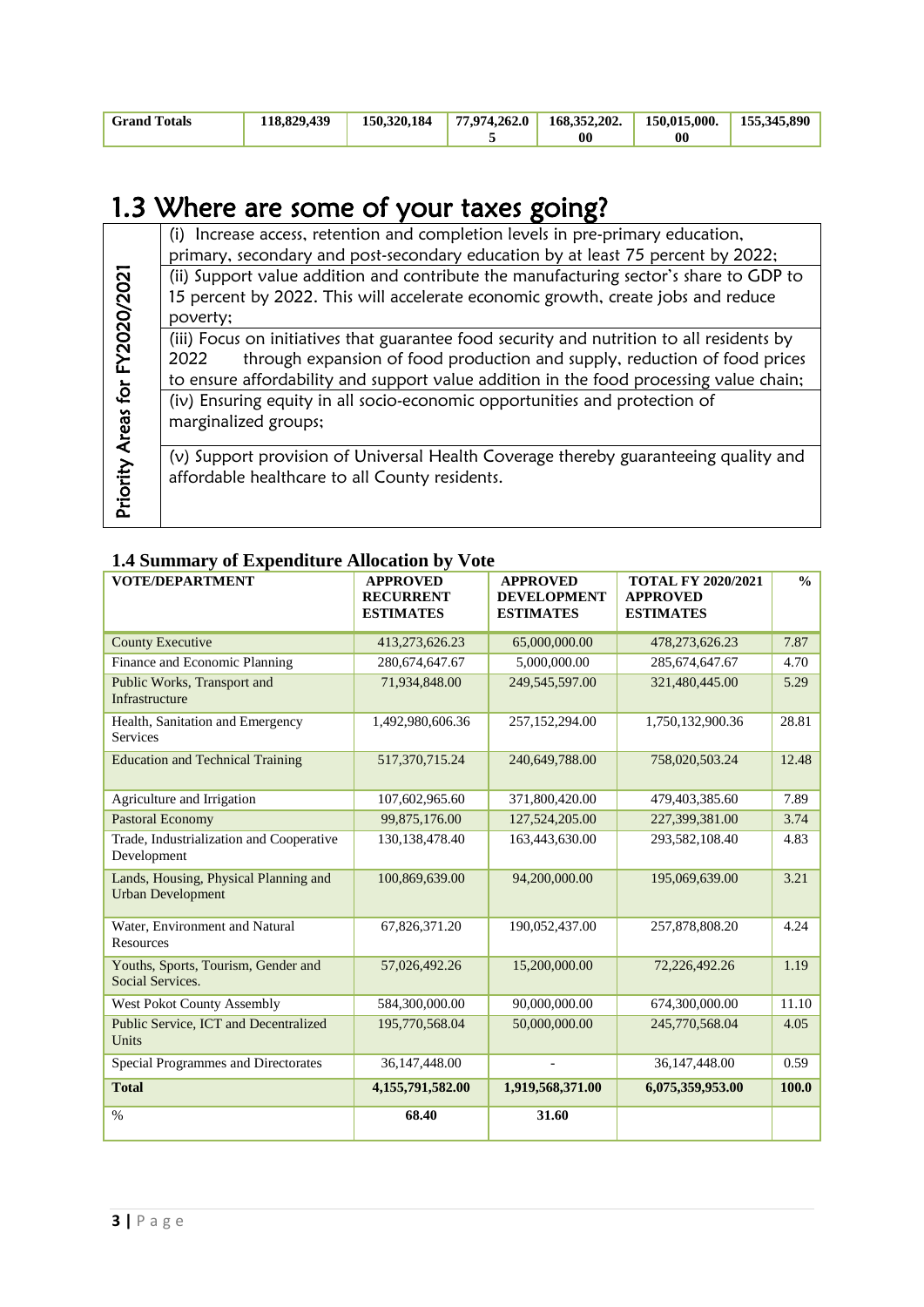|                                                                   |                              |                                                  | 1.3 F 1 $2020/2021$ Experience Anocation by<br>EUROMINU URASHIUAGUUH |                                       |  |  |  |  |  |
|-------------------------------------------------------------------|------------------------------|--------------------------------------------------|----------------------------------------------------------------------|---------------------------------------|--|--|--|--|--|
| <b>VOTE/DEPARTMENT</b>                                            | <b>NO OF</b><br><b>STAFF</b> | <b>APPROVED</b><br><b>RECURRENT</b><br>2020/2021 | <b>OPERATION &amp;</b><br><b>MAINTENANCE</b>                         | <b>PERSONNEL</b><br><b>EMOLUMENTS</b> |  |  |  |  |  |
| <b>County Executive</b>                                           | 188                          | 413,273,626.23                                   | 152,096,197.23                                                       | 261,177,429.00                        |  |  |  |  |  |
| Finance and Economic Planning                                     | 193                          | 280.674.647.67                                   | 149,526,401.27                                                       | 131,148,246.40                        |  |  |  |  |  |
| Roads, Public Works and Transport                                 | 58                           | 71,934,848.00                                    | 7,739,144.00                                                         | 64,195,704.00                         |  |  |  |  |  |
| <b>Health and Sanitation</b>                                      | 859                          | 1,492,980,606.35                                 | 274,609,360.61                                                       | 1,218,371,245.74                      |  |  |  |  |  |
| <b>Education and Technical Training</b>                           | 889                          | 517,370,715.24                                   | 263,528,920.04                                                       | 253,841,795.20                        |  |  |  |  |  |
| Agriculture and Irrigation                                        | 92                           | 107,602,965.60                                   | 14,422,125.60                                                        | 93,180,840.00                         |  |  |  |  |  |
| Livestock, Fisheries and Veterinary<br><b>Services</b>            | 89                           | 99,875,176.00                                    | 19,258,000.00                                                        | 80,617,176.00                         |  |  |  |  |  |
| Trade, Industry and Cooperative<br>Development                    | 38                           | 130,138,478.40                                   | 54,927,600.00                                                        | 75,210,878.40                         |  |  |  |  |  |
| Lands, Housing, Physical Planning and<br><b>Urban Development</b> | 33                           | 100,869,639.00                                   | 30,748,200.00                                                        | 70,121,439.00                         |  |  |  |  |  |
| Water Dev., Environment and Natural<br>Resources                  | 49                           | 67,826,371.20                                    | 22,545,024.00                                                        | 45,281,347.20                         |  |  |  |  |  |
| Tourism, Culture, Sports, Youth and<br>Gender Dev.                | 20                           | 57,026,492.26                                    | 26,753,305.26                                                        | 30,273,187.00                         |  |  |  |  |  |
| <b>West Pokot County Assembly</b>                                 | 253                          | 584,300,000.00                                   | 340,197,685.00                                                       | 244, 102, 315.00                      |  |  |  |  |  |
| <b>County Public Service Management</b>                           | 74                           | 195,770,568.04                                   | 82,453,211.04                                                        | 113,317,357.00                        |  |  |  |  |  |
| Special Programmes and Directorates                               | 10                           | 36,147,448.00                                    | 17,325,900.00                                                        | 18,821,548.00                         |  |  |  |  |  |
| <b>Total</b>                                                      | 2,845                        | 4,155,791,582.00                                 | 1,456,131,074.06                                                     | 2,699,660,507.94                      |  |  |  |  |  |
| As a % of Total Budget                                            |                              | 68.40%                                           | 23.97%                                                               | 44.44%                                |  |  |  |  |  |

#### **1.5 FY 2020/2021 Expenditure Allocation by Economic Classification**

# **1.6 Provision for Equity, Poverty Reduction and Social Protection**

| <b>Type of payment</b> | <b>Amount (Kshs)</b> | <b>Beneficiary</b>       | <b>Purpose</b>             |
|------------------------|----------------------|--------------------------|----------------------------|
| <b>Bursary</b>         |                      | Secondary, University    | To increase access,        |
|                        | 242,000,000.00       | and Technical College    | transition & completion    |
|                        |                      | students from needy      | rates at primary,          |
|                        |                      | household                | secondary & post-          |
|                        |                      |                          | secondary education        |
| Cooperative            |                      | Self-help groups and     | This is aimed at           |
| development fund       | 45,000,000.00        | small medium enterprises | increasing access to       |
|                        |                      | to start new businesses  | start-up capital for self- |
|                        |                      | ventures or expand       | employment creation        |
|                        |                      | existing enterprises     | and poverty reduction      |
| Persons with           |                      | Persons living with      | Economically empower       |
| disabilities           | 3,000,000.00         | disabilities (youth and  | vulnerable groups          |
|                        |                      | women)                   |                            |
| County                 |                      | Youths, women, people    | Create jobs and skill      |
| Community              | 50,000,000.00        | with disabilities $\&$   | development                |
| Service                |                      | vulnerable groups        |                            |

#### **1.7 Provision for Productive Sectors**

| $\tilde{\phantom{a}}$ | <b>Priorities</b> | Amount |
|-----------------------|-------------------|--------|
| /W                    | 1 LIVILUES        | ____   |
|                       |                   |        |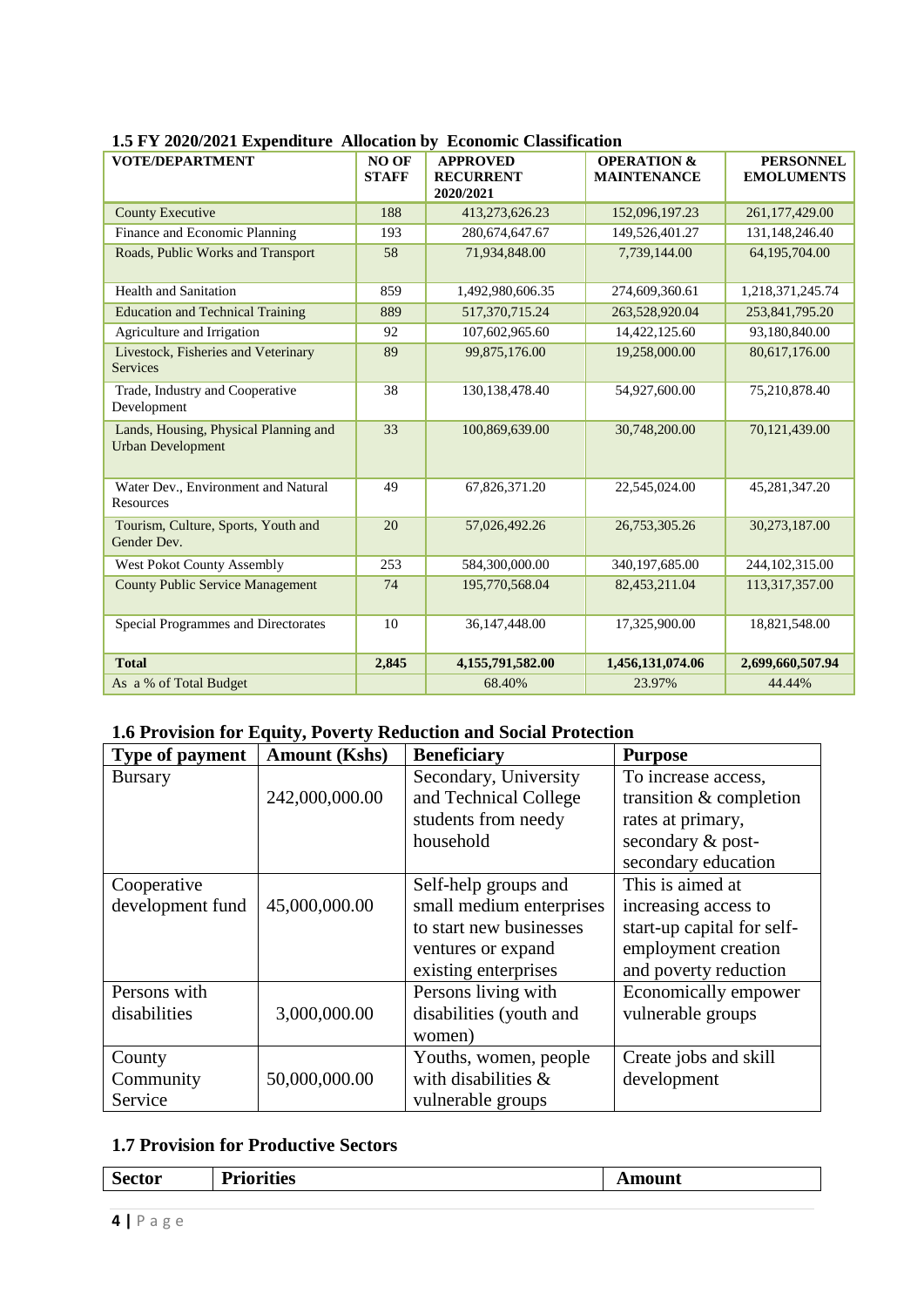| <b>Agriculture</b> | Allocation for Purchase of Certified Crop Seeds   | 40,400,000.00  |
|--------------------|---------------------------------------------------|----------------|
|                    | to be distributed to farmers in All Wards (Maize, |                |
|                    | Onions, Green grams, Millet, Sorghum etc)         |                |
|                    | Allocation for Kenya Climate Smart Agriculture    | 325,200,420.00 |
|                    | Project (KCSAP)-Donor Fund                        |                |
|                    | Construction & equipping of Mango processing      | 30,000,000.00  |
|                    | plant.                                            |                |
| <b>Pastoral</b>    | Allocation for Nasukuta Livestock Improvement     | 52,000,000.00  |
| <b>Economy</b>     | centre                                            |                |
|                    | Allocation for Purchase of improved Galla goats,  | 12,000,000.00  |
|                    | Merino Rams and Sahiwal bulls.                    |                |
|                    | Allocation for livestock development and          | 11,650,000.00  |
|                    | vaccination programmes                            |                |
|                    | Construction & equipping of Milk processing       | 105,809,210.00 |
|                    | plant.                                            |                |
|                    | Construction of cattle dips and metallic crushes  | 27,800,000.00  |
| <b>Trade</b>       | Allocation for co-operative development           | 156,343,630.00 |
|                    | Allocation for Trade Licensing and Markets        | 2,310,000.00   |
|                    |                                                   |                |
|                    | Allocation for the Construction of Boda Boda      | 71,000,000.00  |
|                    | Sheds, Market Sheds, Milk Sellers Sheds           |                |
| <b>Tourism</b>     | Allocation to Sport and Youth development         |                |
|                    |                                                   | 10,000,000.00  |
|                    | Allocation to Tourism development                 |                |
|                    |                                                   | 15,200,000.00  |
|                    |                                                   |                |
| <b>Roads</b>       | Allocation for construction and maintenance of    |                |
|                    | all County Roads                                  | 1,037,600.00   |
|                    |                                                   |                |

# **Provision for Social Sectors**

| Sub-sector         | <b>Priorities</b>                                   | Amount         |
|--------------------|-----------------------------------------------------|----------------|
| Water &            | Allocation for development of water supply schemes, | 190,052,437.00 |
| <b>Environment</b> | borehole drilling and repairs                       |                |
|                    |                                                     |                |
|                    | Allocation for Environment Protection and Climate   | 70,952,437.00  |
|                    | <b>Change Mitigation</b>                            |                |
|                    |                                                     |                |
| <b>Health</b>      | Allocation for development of Kapenguria Referral   | 197,552,294.00 |
|                    | and Sub Counties Hospitals                          |                |
|                    | Allocation for construction & renovation of         | 59,600,000.00  |
|                    | dispensary across the County                        |                |
| Lands              | Allocation to Municipality Administration and       | 94,984,000.00  |
|                    | Development                                         |                |